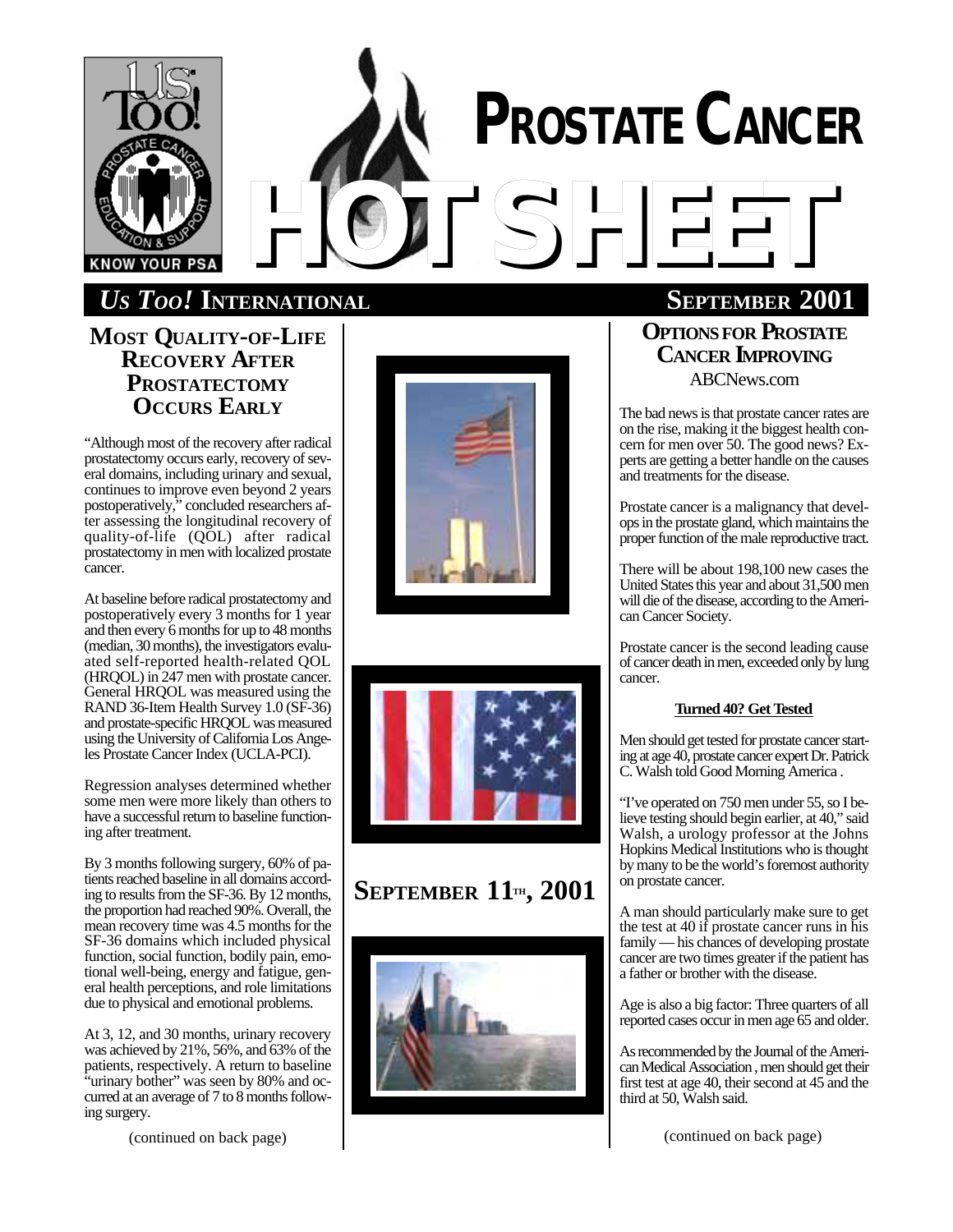#### **PROSTATE CANCER PATIENT SUPPORT 1-800-80-***US TOO! US TOO!* **INTERNATIONAL**

# **PROSTATE CANCER NEWS YOU CAN USE**

*Us Too!*publishes a FREE daily e-mail based news service which provides updates on the latest prostate cancer related news. To subscribe or link to the archives simply visit the *Us Too!* Website: www.ustoo.org

News items contained in *Us Too!*publications are obtained from various news sources and edited for inclusion. Where available, a pointof-contact is provided.

All references to persons, companies, products or services are provided for information only, and are not endorsements. Readers should conduct their own research into any person, company, product or service, and consult with their loved ones and personal physician before deciding upon **any** course of action.

#### \* \* \* \* \* \* \* \* \* \* \* \* \* \*

**PROSTATE CANCER: DIAGNOSTIC BOOST** *The Press Association 08/22*

*Us Too! NEWS 08/23* A molecular fingerprint for prostate cancer could lead to new tests and treatments for the disease. Researchers at the University of Michigan in Ann Arbor, used



*US TOO!* INTERNATIONAL, INC. IS INCORPORATED IN THE STATE OF ILLINOIS AND RECOGNIZED AS A  $501(c)(3)$  NOT-FOR-PROFIT CHARITABLE CORPORATION. DONATIONS / GIFTSTO *US TOO!* ARE TAX DEDUCTIBLE.

COPYRIGHT 2001, *US TOO!* INTERNATIONAL, INC.

sophisticated microarray technology to analyse the workings of genes in healthy and cancerous prostate tissue. Microarrays contain genetic material which matches up with the chemical elements of particular DNA sequences. \* \* \* \* \* \* \* \* \* \* \* \* \* \*

#### **MEN AND WOMEN SHOULD 'SCREEN TOGETHER, LIVE TOGETHER,' SAYS CREATOR OF BREAST CANCER STAMP** BusinessWire / HealthWire 09/10 *Us Too! NEWS 09/11*

The doctor who led the campaign to create the breast-cancer research postage stamp has launched a new organization — this time focusing on prostate cancer and breast cancer screening. Dr. Ernie Bodai's new national campaign — Screen Together, Live Together — encourages couples to get regular breast cancer and prostate cancer screening tests. Dr. Bodai had his own personal encounter with cancer last year, when he was diagnosed with prostate cancer. Out of that experience, Dr. Bodai and his wife, Carol, created Screen Together, Live Together.

#### \* \* \* \* \* \* \* \* \* \* \* \* \* \*

#### **SUNSHINE "HELPS FIGHT PCA"** *The Press Association 08/23 Us Too! NEWS 08/24*

Higher levels of exposure to the sun may give some protection against both the development and severity of prostate cancer, research says. The finding was made at the North Staffordshire Hospital, Stoke-on-Trent, and Keele University where researchers investigated the effect of exposure to the sun on the likelihood of developing prostate cancer. A hospital spokesman said the study, published in medical journal, The Lancet, had opened up a new avenue for research into the disease.

#### \* \* \* \* \* \* \* \* \* \* \* \* \*

#### **PCA RISK**

*The Hope Heart Institute 08/23 Us Too! NEWS 08/24*

Q: What Is My Risk of Getting Prostate Cancer If Someone Else in Family Has Had It?

A: If your brother or father has had prostate cancer, your risk of also ending up with it is two to three times higher than a man who does not have any family members with the disease. Another way to state it: If you have close blood relatives with prostate cancer, you may have a lifetime prostate cancer risk of 16% to 30%. Q: What are the risk factors for prostate cancer?

A: Apart from a diet that's high in fat, little is known about the risk factors for prostate cancer.

Source: Alice Whittemore, PhD, Associate Director of Epidemiology, Stanford

University School of Medicine \* \* \* \* \* \* \* \* \* \* \* \* \* \*

#### **EXISULIND IMPROVES PSA PARAMETERS OF MEN WITH RECURRENT PC<sup>A</sup>**

*Reuters Health 08/16 Us Too! NEWS 08/27*

The investigational drug exisulind inhibits the rise in PSA and prolongs PSA doubling time of men with a prostate cancer recurrence after radical prostatectomy, according to a report published in the September issue of the Journal of Urology (J Urol 2001;166:882-886). Exisulind (Aptosyn) is the first member of a new class of compounds known as selective apoptotic antineoplastic drugs. Findings from previous studies indicate that exisulind selectively destroys cancerous and precancerous cells, leaving normal cells unscathed. Exisulind-treated patients had a significantly greater drop in PSA levels during the study period than patients in the placebo group. In addition, the median PSA doubling time was lengthened in patients treated with exisulind.

\* \* \* \* \* \* \* \* \* \* \* \* \* \*

#### **LIQUOR MAY INCREASE PCA RISK** *Ivanhoe Broadcast News 08/27 Us Too! NEWS 08/28*

Men who regularly drink hard liquor may be putting themselves at increased risk for prostate cancer, say Harvard investigators publishing in the International Journal of Epidemiology (2001;30:749- 755). An increased risk was not seen, however, for men who only drank beer and wine. Investigators followed more than 7,600 Harvard alumni between 1988 and 1993 and found the men who reported drinking moderate amounts of liquor (about three drinks a week) had about a 60 percent increased risk of developing prostate cancer. Men who maintained or increased their alcohol consumption between 1977 and 1988 had twice the prostate cancer risk compared to those who reported little or no alcohol consumption during those years. No correlation was seen between drinking in college and prostate cancer risk.

#### \* \* \* \* \* \* \* \* \* \* \* \* \* \*

 **TOMATO PILLS MIGHT FIGHT PC<sup>A</sup>** *Netdoctor.co.uk / Daily Mail 08/28*

*Us Too! NEWS 08/28* Tomato pills could be effective in the fight against prostate cancer. A pill sold over the counter as Lyc-O-Mato, containing 15mg of tomato lycopene, the substance which makes tomatoes red, were tested on 30 men with prostate cancer. Half of the group took the pill twice daily

for three weeks before they were due to have surgery. After their operations, it was discovered that the group of men who had taken the pill had smaller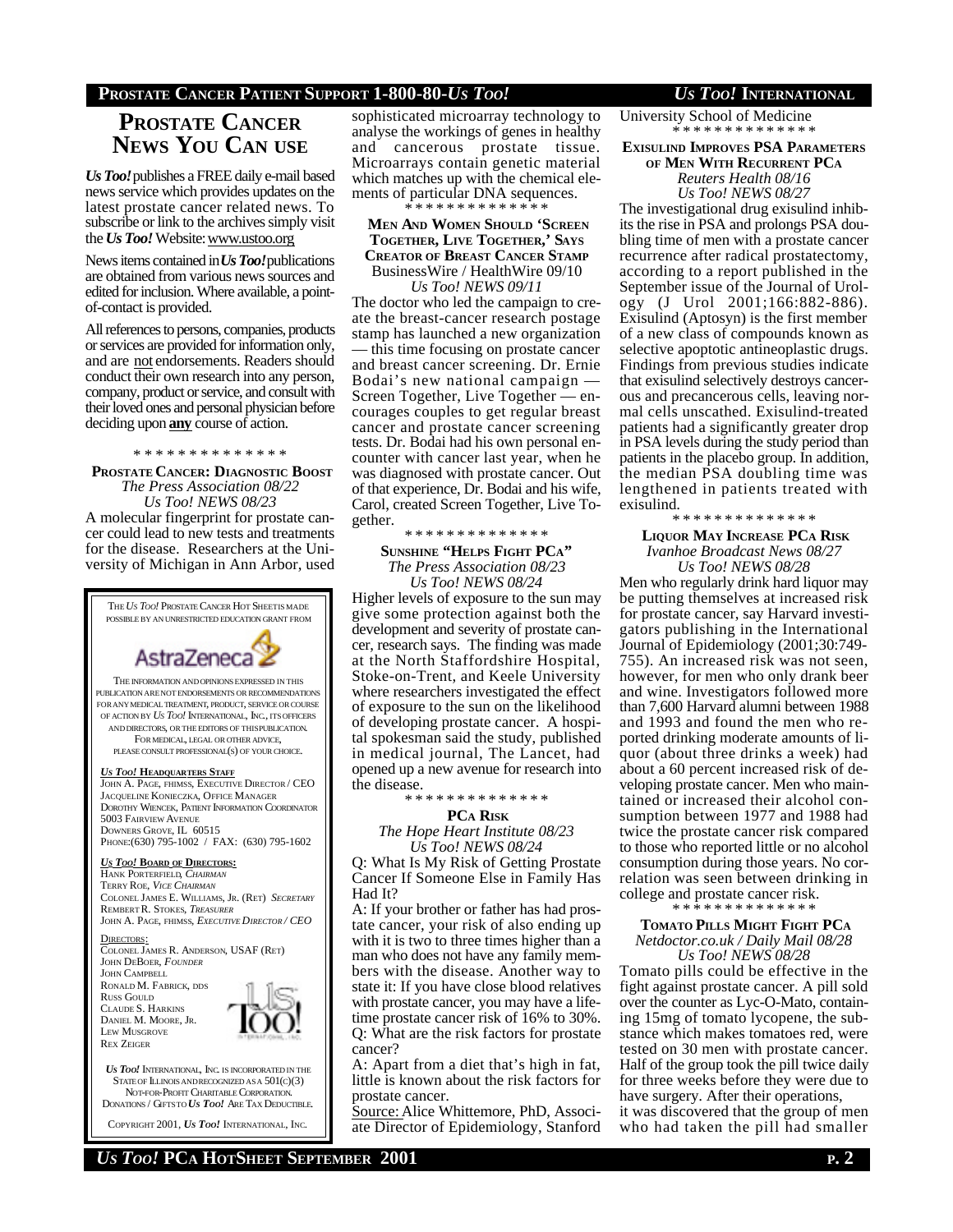#### *US TOO!* **INTERNATIONAL VISIT US ON THE INTERNET AT WWW.USTOO.ORG**

tumours than the others, and that the tumours were less likely to have spread. An expert at the Karmanos Cancer Institute in Detroit, Professor Omer Kucuk said: 'Our findings suggest that lycopene as tomato extract may not only help prevent prostate cancer, but also may be useful in treating prostate cancer.'

\* \* \* \* \* \* \* \* \* \* \* \* \* \*

#### **A POTENTIAL CANCER KILLER?** *HealthScout 08/30*

*Us Too! NEWS 09/01* A technique that uses viruses to halt cell division shows promise for the treatment of a wide range of cancers, new research says. Swiss scientists say they've shown that a modified, inactivated adeno-associated virus (AAV) can selectively kill cancerous cells that have a faulty gene. If the gene worked properly, it would keep the cells from dividing unchecked. Mutations in the gene, called p53, are present in nearly every form of tumor, so a successful method of selectively destroying cells with the malignant errors would be a valuable addition to the anti-cancer armory, experts say. A review of the work appears as a research letter in the journal Nature. Research letters don't carry the same weight as a full, peer-reviewed study, but they are useful ways for scientists to have preliminary findings published. A so-called tumor suppressor gene, p53 makes a protein called a "transcription factor" that regulates cell division. But in cancerous tissue, p53 often is handcuffed by a glitch that shuts off the gene. Tumors with a faulty p53 gene have turned up in the brain, breast, bone, prostate and other organs in the body. Cancer researchers are pursuing a number of treatment strategies targeting p53. Some hope to eradicate tumors by replacing their flawed version of the p53 gene with a normal copy. Others have suggested creating molecules that latch on to and correct the mutant p53 gene. The latest work offers an entirely new approach.

#### \* \* \* \* \* \* \* \* \* \* \* \* \* \* **VEGF LEVELS SIGNIFY DISEASE IN PATIENTS WITH HORMONE REFRACTORY**

**MALIGNANCY** *NewsRx.com 08/30 Us Too! NEWS 09/01*

Plasma levels of vascular endothelial growth factor (VEGF) may signal progression and survival in patients with hormone-refractory prostate cancer (HRPC), a group of cancer specialists report. High levels of the angiogenic growth factor VEGF has been identified in the blood of patients with different types of cancer. Boston, Massachusetts, Dana-Farber Cancer Institute researchers, in collaboration with investigators at several major U.S. research centers, propose plasma levels of VEGF are a significant indicator for survival in HRPC patients based on their evaluation of several Cancer and Leukemia Group B 9480 participants. "Although these data are

# exploratory and need to be confirmed in an independent data set, they suggest VEGF may

have clinical significance in patients with HRPC," concluded George and collaborators. Several studies have indicated a correlation between blood component levels of VEGF and survival in cancer patients \* High pretreatment levels of plasma VEGF correlated with lowered survival in this study of hormone-refractory prostate cancer patients \* VEGF appears to be a prognostic indicator for survival in patients with hormone-refractory prostate cancer patients

\* \* \* \* \* \* \* \* \* \* \* \* \* \*

#### **PCA PATIENTS NOW HAVE NEW OPTION/ TECHNIQUE TEMPORARILY PLACES RADIOACTIVE SEED ON WIRE INSIDE BODY**

*The Gazette 09/06 Us Too! NEWS 09/07*

Men sifting through the options for treatment of prostate cancer now have another choice to consider: high-dose rate brachytherapy. HDR brachytherapy temporarily places a radioactive source inside the body as close as possible to the cancer cells, killing those cells while limiting exposure to normal tissue and reducing side effects. In the treatment of prostate cancer, a highly radioactive seed is attached to a thin wire that is directed by a robotically controlled arm into tiny catheters that have been placed into the prostate gland. Dr. Anuj Peddada, a radiation oncologist who performs the procedure at Penrose Cancer Center, stresses that it differs from a permanent seed implant. In a permanent implant, low-dose radioactive seeds are placed in a generalized location in the prostate gland. In HDR therapy, the radioactive source is in the body for only a few minutes; as indicated by the name, seeds in a permanent implant remain, leaving the patient mildly radioactive after the procedure.

\* \* \* \* \* \* \* \* \* \* \* \* \* \*

#### **DIET & LIFESTYLE THE REASON FOR S<sup>O</sup> MANY OKINAWANS LIVING BEYOND 100** *Canadian Press 08/27*

*Us Too! NEWS 8/28*

A low-calorie diet abundant in soy, vegetables and fish is being credited for the fact there are more centenarians in the world living in Okinawa, southwest of Japan. A study of 600 residents who are 100 years old or older found that they share the same lifestyle factors - regular exercise, moderate alcohol intake, strong belief systems and social networks. In a report in the John Hopkins Medical Letter, the study found that Okinawans have 80 per cent fewer heart attacks and 75 per cent fewer cancers of the breast, ovaries and prostate than North Americans. The Okinawan islands have the highest proportion of centenarians in the world - 33.6 per 100,000 people.

\* \* \* \* \* \* \* \* \* \* \* \* \* \*

## **CANCER DIAGNOSIS MAY DEPEND O<sup>N</sup> SECOND OPINION**

*HealthCentral.com / Reuters 08/27 Us Too! NEWS 08/29*

Some patients diagnosed with prostate or bladder cancer may needlessly undergo radical surgery, according to a report. Florida researchers looked at 150 patients diagnosed with prostate or bladder cancer. Their records were referred to one of the study's authors, an expert in urological pathology, for a second opinion. According to the study results, nearly 20% of the second opinions differed in treatment recommendations and diagnosis. In most instances the pathologist opted for more conservative therapy than surgery. In a few cases, he disagreed with the initial diagnosis of cancer. The findings underscore the importance of seeking second opinions in medical matters, note Dr. William M. Murphy of the University of Florida College of Medicine in Gainesville, and colleagues.

#### \* \* \* \* \* \* \* \* \* \* \* \* \*  **MICROCHIPS "ABLE TO SPOT CANCER"**

*Press Association 08/31 Us Too! NEWS 09/01*

Automated microchips that can detect cancers and many other diseases may be available within five years. The system uses ultra-thin silicon cantilevers, half the width of a human hair and a fraction of a millimetre long, which flex when protein molecules attach to them.

\* \* \* \* \* \* \* \* \* \* \* \* \* \*

#### **COMPUTER HITS CANCER IN THE GENES** *The Atlanta Journal-Constitution 09/09 Us Too! NEWS 09/10*

When completed, the supercomputer being assembled on the sixth floor of Atlanta's Midtown area IBM Tower will be one of the most powerful in the world. Its components — arranged in racks about 7 feet high — will stretch almost 400 linear feet, longer than a football field. "It's like an incredibly fast sports car," says Tony Shuker, president of the Life Sciences division of NuTec Sciences, the Atlanta-based company building the computer. "It will go whatever speed you want to drive it, depending on what kind of track you might be on. But in the absence of a skilled driver, it's just a machine." Dr. Jonathan Simons, director of the Winship Cancer Institute at Emory University, can't wait to get behind the wheel. Under an agreement announced in May, Simons and other Winship researchers will use the NuTec computer — built by IBM and capable of 7.5 trillion calculations a second — to attack cancer at the genetic level, and perhaps revolutionize the war on the nation's second-biggest cause of death. It would be, says Shuker, "a paradigm shift in the way that cancer is diagnosed and treated."

\* \* \* \* \* \* \* \* \* \* \* \* \* (continued on page 7)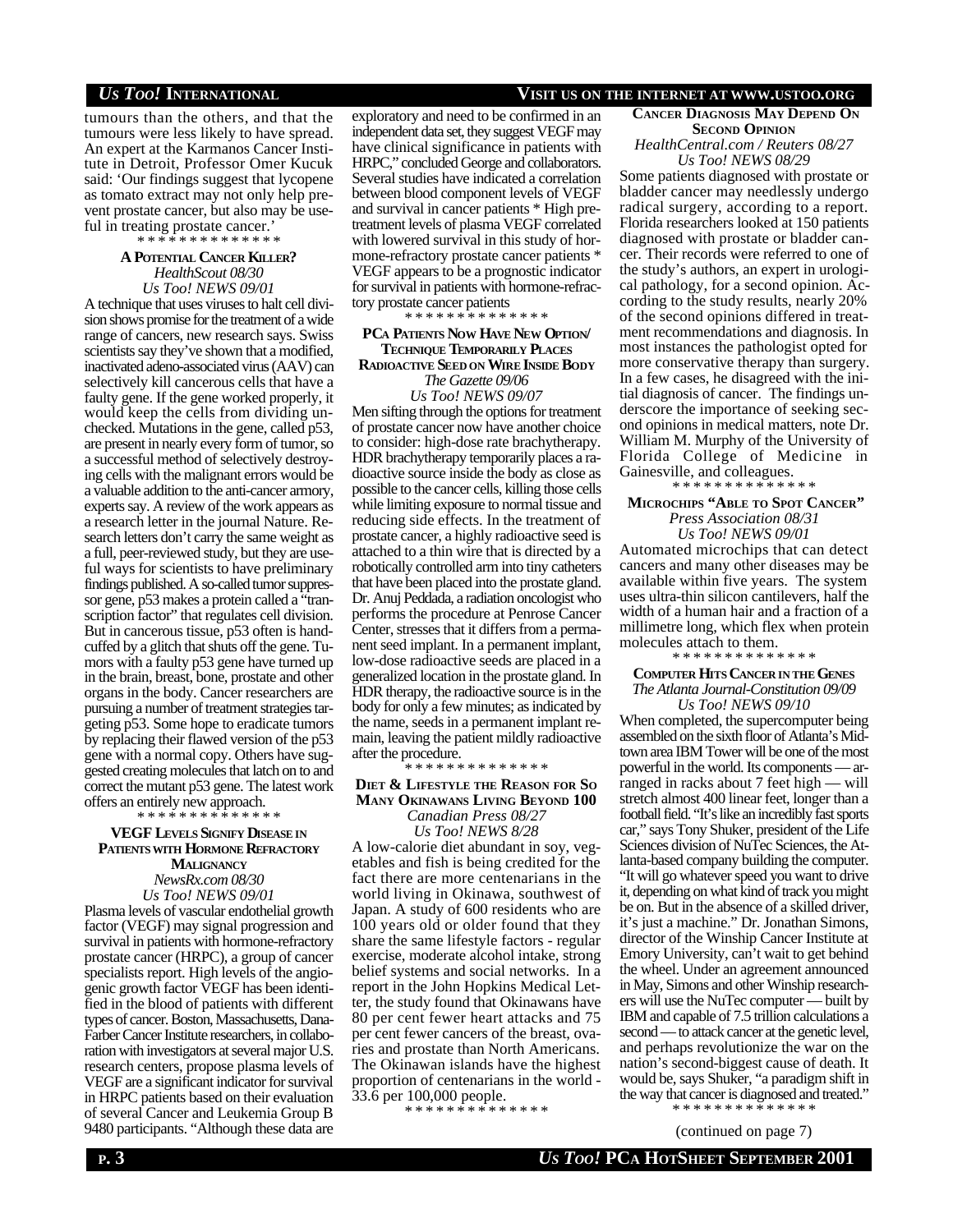#### **PROSTATE CANCER PATIENT SUPPORT 1-800-80-***US TOO! US TOO!* **INTERNATIONAL**

# **SCIENTIFIC JOURNAL REVIEW - August 2001**

The following prostate cancer related articles have appeared in well-known scientific journals. Citations and abstracts can be found at the National Institutes of Health / National Library of Medicine sponsored web site called MEDLINE/ PubMed:

www.ncbi.nlm.nih.gov/entrez/query.fcgi

Please note, *Us Too!* cannot provide copies of the complete article.

**TO OBTAIN A COPY OF THE ARTICLE:** take the citation to your local public or hospital library. The librarian can assist you in obtaining a copy of the article from their collection or from interlibrary loan.

\* \* \* \*

#### **AmericanJournal of ClinicalPathology**

- Reese DM, Small EJ, Magrane G, Waldman FM, Chew K, Sudilovsky D. HER2 protein expression and gene amplification in androgen-independent prostate cancer.Am J Clin Pathol. 2001 Aug;116(2):234-9. PMID: 11488070
- de Pinieux G, Legrier ME, Poirson-Bichat F, Courty Y, Bras-Goncalves R, Dutrillaux AM, Nemati F, Oudard S, Lidereau R, Broqua P, Junien JL, Dutrillaux B, Poupon MF. Clinical and experimental progression of a new model of human prostate cancer and therapeutic approach. Am J Pathol. 2001 Aug;159(2):753-64. PMID: 11485933

#### **American Journal of Hematology**

- Ando M, Tamayose K, Sugimoto K, Oshimi K. Secondary myelodysplastic syndrome after treatment of prostate cancer with oral estramustine. Am J Hematol. 2001 Aug;67(4):274-5. No abstract available. PMID: 11443646
- Xu J, Zheng SL, Hawkins GA, Faith DA, Kelly B, Isaacs SD, Wiley KE, Chang B, Ewing CM, Bujnovszky P, Carpten JD, Bleecker ER, Walsh PC, Trent JM, Meyers DA, Isaacs WB. Linkage and association studies of prostate cancer susceptibility: evidence for linkage at 8p22-23. Am J Hum Genet. 2001 Aug;69(2):341-50. PMID: 11443539

#### **AmericanJournal ofSurgical Pathology**

• Kronz JD, Allan CH, Shaikh AA, Epstein JI. Predicting cancer following a diagnosis of high-grade prostatic intraepithelial neoplasia on needle biopsy: data on men with more than one follow-up biopsy. Am J Surg Pathol.

2001 Aug;25(8):1079-85. PMID: 11474294

#### **British Journal of Cancer**

- Hammond LA, Van Krinks CH, Durham J, Tomkins SE, Burnett RD, Jones EL, Chandraratna RA, Brown G. Antagonists of retinoic acid receptors (RARs) are potent growth inhibitors of prostate carcinoma cells. Br J Cancer. 2001 Aug 3;85(3):453-62. PMID: 11487280
- Sidiropoulos M, Chang A, Jung K, Diamandis EP. Expression and regulation of prostate androgen regulated transcript-1 (PART-1) and identification of differential expression in prostatic cancer. Br J Cancer. 2001 Aug 3;85(3):393-7. PMID: 11487271
- Brenner H, Hakulinen T. Long-term cancer patient survival achieved by the end of the 20th century: most up-todate estimates from the nationwide Finnish cancer registry. Br J Cancer. 2001 Aug 3;85(3):367-71. PMID: 11487267

#### **BritishJournal ofUrology International**

- Madaan S, Abel PD. Urethral metastasis after transurethral resection of a malignant prostate. BJU Int. 2001 Aug;88(3):308. No abstract available. PMID: 11488765
- Kawanishi Y, Lee KS, Kimura K, Kojima K, Yamamoto A, Numata A. Effect of radical retropubic prostatectomy on erectile function, evaluated before and after surgery using colour Doppler ultrasonography and nocturnal penile tumescence monitoring. BJU Int. 2001 Aug;88(3):244-7. PMID: 11488738
- Wymenga LF, Groenier K, Schuurman J, Boomsma JH, Elferink RO, Mensink HJ. Pretreatment levels of urinary deoxypyridinoline as a potential marker in patients with prostate cancer with or without bone metastasis. BJU Int. 2001 Aug;88(3):231-5. PMID: 11488735
- Wymenga LF, Boomsma JH, Groenier K, Piers DA, Mensink HJ. Routine bone scans in patients with prostate cancer related to serum prostate-specific antigen and alkaline phosphatase. BJU Int. 2001 Aug;88(3):226-30. PMID: 11488734
- Melchior SW, Noteboom J, Gillitzer R, Lange PH, Blumenstein BA, Vessella RL. The percentage of free prostate-specific antigendoes not predict extracapsular disease in patients with clinically localized prostate cancer before radical<br>prostatectomy. BJU Int. 2001 prostatectomy. BJU Int. 2001 Aug;88(3):221-5. PMID: 11488733
- Hindley RG, Mostafid AH, Brierly RD, Harrison NW, Thomas PJ, Fletcher MS. The 2-year symptomatic and urodynamic results of a prospective randomized trial of interstitial radiofrequency therapy vs tran-

surethral resection of the prostate. BJU Int. 2001 Aug;88(3):217-20. PMID: 11488732

#### **Cancer**

• Vis AN, Hoedemaeker RF, Roobol M, Schroder FH, van der Kwast TH. The predictive value for prostate cancer of lesions that raise suspicion of concomitant carcinoma: an evaluation from a randomized, population-based study of screening for prostate cancer. Cancer. 2001 Aug 1;92(3):524-34. PMID: 11505396

#### **Cancer Nursing**

• Salmenpera L, Suominen T, Lauri S, Puukka P. Attitudes of patients with breast and prostate cancer toward complementary therapies in Finland. Cancer Nurs. 2001 Aug;24(4):328-34. PMID: 11502043

#### **Cancer Research**

- Rokman A, Ikonen T, Mononen N, Autio V, Matikainen MP, Koivisto PA, Tammela TL, Kallioniemi OP, Schleutker J. ELAC2/HPC2 involvement in hereditary and sporadic prostate cancer. Cancer Res. 2001 Aug 15;61(16):6038-41. PMID: 11507049
- Xiao Z, Adam BL, Cazares LH, Clements Schellhammer PF, Dalmasso EA, Wright GL Jr. Quantitation of serum prostate-specific membrane antigen by a novel protein biochip immunoassay discriminates benign from malignant prostate disease. Cancer Res. 2001 Aug 15;61(16):6029-33. PMID: 11507047
- Malins DC, Johnson PM, Wheeler TM, Barker EA, Polissar NL, Vinson MA. Age-related radical-induced DNA damage is linked to prostate cancer. Cancer Res. 2001 Aug 15;61(16):6025-8. PMID: 11507046
- Welsh JB, Sapinoso LM, Su AI, Kern SG, Wang-Rodriguez J, Moskaluk CA, Frierson HF Jr, Hampton GM. Analysis of gene expression identifies candidate markers and pharmacological targets in prostate cancer. Cancer Res. 2001 Aug 15;61(16):5974-8. PMID: 11507037
- Yasunaga Y, Nakamura K, Ewing CM, Isaacs WB, Hukku B, Rhim JS. Anovel human cell culture model for the study of familial prostate cancer. Cancer Res. 2001 Aug 15;61(16):5969-73. PMID: 11507036
- Magee JA, Araki T, Patil S, Ehrig T, True L, Humphrey PA, Catalona WJ, Watson MA, Milbrandt J. Expression profiling reveals hepsin overexpression in prostate cancer. Cancer Res. 2001 Aug 1;61(15):5692-6. PMID: 11479199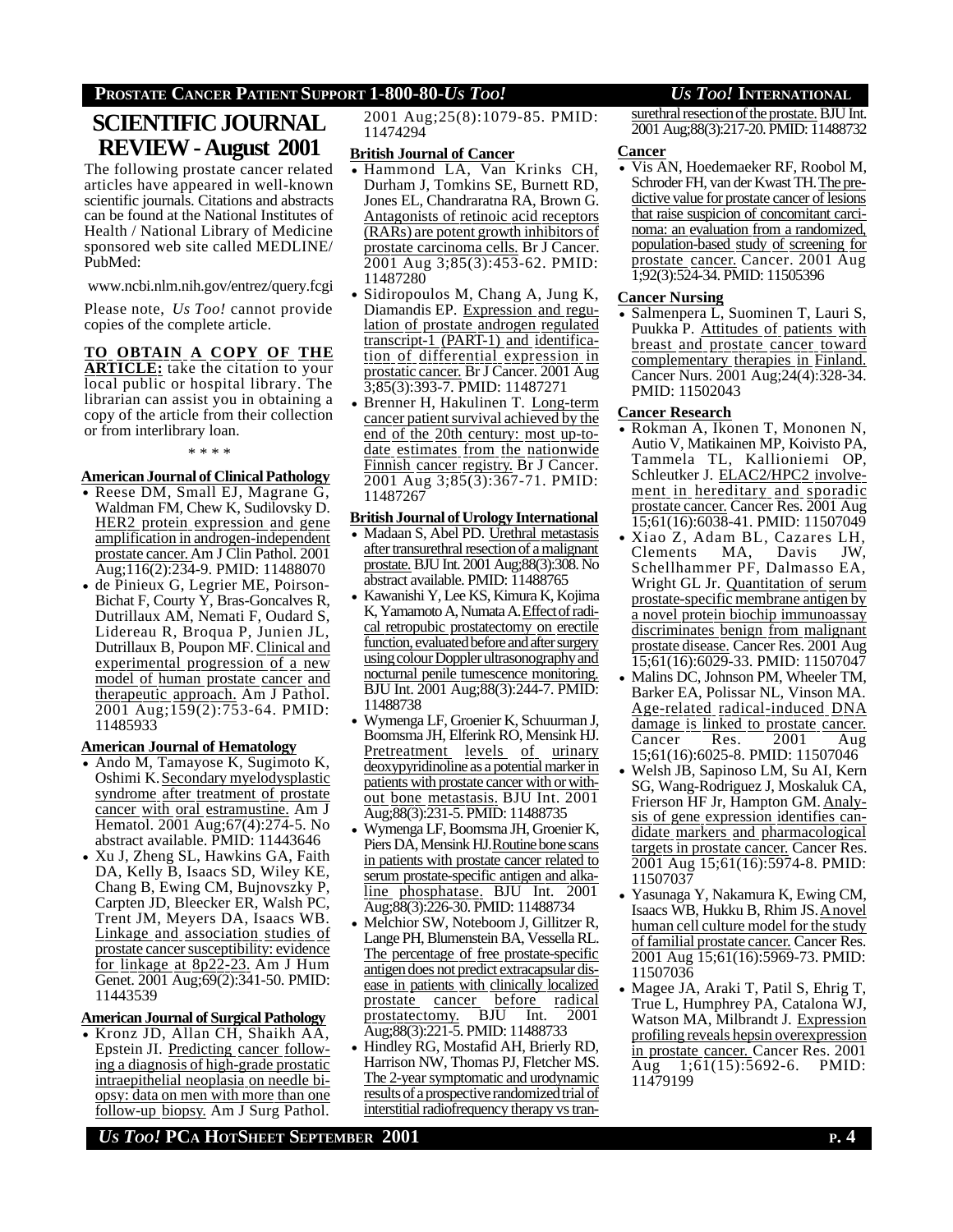#### **Clinical Chemistry**

- Semjonow A, Oberpenning F, Weining C, Schon M, Brandt B, De Angelis G, Heinecke A, Hamm M, Stieber P, Hertle L, Schmid HP. Do modifications of nonequimolar assays for total prostate-specific antigen improve detection of prostate cancer? Clin Chem. 2001 Aug;47(8):1472-5.PMID: 11468242
- Nurmikko P, Pettersson K, Piironen T, Hugosson J, Lilja H. Discrimination of prostate cancer from benign disease by plasma measurement of intact, free prostate-specific antigen lacking an internal cleavage site at Lys145- Lys146. Clin Chem. 2001 Aug;47(8):1415-23. PMID: 11468231

#### **International Journal of Cancer**

• Cancel-Tassin G, Latil A, Valeri A, Guillaume E, Mangin P, Fournier G, Berthon P, Cussenot O. No evidence of linkage to HPC20 on chromosome 20q13 in hereditary prostate cancer. Int J Cancer. 2001 Aug 1;93(3):455-6. No abstract available. PMID: 11433415

#### **International Journal of Radiation Oncology Biology Physics**

- de Boer HC, Heijmen BJ. A protocol for the reduction of systematic patient setup errors with minimal portal imaging workload. Int J Radiat Oncol Biol Phys. 2001 Aug 1;50(5):1350-65. PMID: 11483348
- Merrick GS, Butler WM, Lief JH, Galbreath RW. Five-year biochemical outcome after prostate brachytherapy for hormone-naive men  $<$  or  $=$  62 years of age. Int J Radiat Oncol Biol Phys. 2001 Aug 1;50(5):1253-7. PMID: 11483336
- Pilepich MV, Winter K, John MJ, Mesic JB, Sause W, Rubin P, Lawton C, Machtay M, Grignon D. Phase III radiation therapy oncology group (RTOG) trial 86-10 of androgen deprivation adjuvant to definitive radiotherapy in locally advanced carcinoma of the prostate. Int J Radiat Oncol Biol Phys. 2001 Aug 1;50(5):1243-52. PMID: 11483335
- Potters L, Torre T, Fearn PA, Leibel SA, Kattan MW. Potency after permanent prostate brachytherapy for localized prostate cancer. Int J Radiat Oncol Biol Phys. 2001 Aug 1;50(5):1235-42. PMID: 11483334
- Martinez AA, Yan D, Lockman D, Brabbins D, Kota K, Sharpe M, Jaffray DA, Vicini F, Wong J. Improvement in dose escalation using the process of adaptive radiotherapy combined with three-dimensional conformal or inten-

sity-modulated beams for prostate cancer. Int J Radiat Oncol Biol Phys. 2001 Aug 1;50(5):1226-34. PMID: 11483333

- Do T, Dave G, Parker R, Kagan AR. Serum PSA evaluations during salvage radiotherapy for post-prostatectomy biochemical failures as prognosticators for treatment outcomes. Int J Radiat Oncol Biol Phys. 2001 Aug 1;50(5):1220-5. PMID: 11483332
- Taylor JM, Griffith KA, Sandler HM. Definitions of biochemical failure in prostate cancer following radiation therapy. Int J Radiat Oncol Biol Phys. 2001 Aug 1;50(5):1212-9. PMID: 11483331
- Smathers S, Wallner K, Sprouse J, True L. Temporary PSA rises and repeat prostate biopsies after brachytherapy. Int J Radiat Oncol Biol Phys. 2001 Aug 1;50(5):1207-11. PMID: 11483330

#### **Journal of Clinical Oncology**

• Quinn DI, Henshall SM, Haynes AM, Brenner PC, Kooner R, Golovsky D, Mathews J, O'Neill GF, Turner JJ, Delprado W, Finlayson JF, Sutherland RL, Grygiel JJ, Stricker PD.Prognostic significance of pathologic features in localized prostate cancer treated with radical prostatectomy: implications for staging systems and predictive models. J Clin Oncol. 2001 Aug 15;19(16):3692-705. PMID: 11504751

#### **Journal of Internal Medicine**

• Cheema P, El-Mefty O, Jazieh AR. Intraoperative haemorrhage associated with the use of extract of Saw Palmetto herb: a case report and review of literature. J Intern Med. 2001 Aug;250(2):167-9. Review. PMID: 11489067

## **Journal of The Nat'l Cancer Institute**

- Polednak AP. Re: Association of African-American ethnic background with survival in men with metastatic prostate cancer. J Natl Cancer Inst. 2001 Aug 1;93(15):1174-5. No abstract available. PMID: 11481391
- Hoedemaeker RF, van der Kwast TH, Boer R, de Koning HJ, Roobol M, Vis AN, Schroder FH. Pathologic features of prostate cancer found at populationbased screening with a four-year interval. J Natl Cancer Inst. 2001 Aug 1;93(15):1153-8. PMID: 11481387
- Miller M. Enrollment begins for largest-ever prostate cancer prevention trial. J Natl Cancer Inst. 2001 Aug 1;93(15):1132. PMID: 11481383

#### **Journal of Urology**

• Li LC, Zhao H, Nakajima K, Oh BR, Filho LA, Carroll P, Dahiya R. Methylation of the E-cadherin gene promoter correlates with progression of prostate cancer. J Urol. 2001 Aug;166(2):705- 9. PMID: 11458121

- Weckermann D, Muller P, Wawroschek F, Harzmann R, Riethmuller G, Schlimok G. Disseminated cytokeratin positive tumor cells in the bone marrow of patients with prostate cancer: detection and prognostic value. J Urol. 2001 Aug;166(2):699-703. PMID: 11458120
- Guo C, Geverd D, Liao R, Hamad N, Counter CM, Price DT. Inhibition of telomerase is related to the life span and tumorigenicity of human prostate<br>cancer cells. J Urol. 2001  $cancer$  cells.  $J$  Urol. Aug;166(2):694-8. PMID: 11458119
- Kaufman JM. Re: Factors predicting recovery of erections after radical prostatectomy. J Urol. 2001 Aug;166(2):634. PMID: 11458107
- Pitts WR Jr. Re: Medical versus surgical androgen suppression therapy for prostate cancer: a 10-year longitudinal cost study. J Urol. 2001 Aug;166(2):632. PMID: 11458103
- Jani A, Vogelzang NJ. Re: Neoadjuvant hormonal ablative therapy before radical prostatectomy: a review. Is it indicated? J Urol. 2001 Aug;166(2):631-2. PMID: 11458102
- Lin DC, Lin YM, Tong YC. Emphysematous prostatic abscess after transurethral microwave thermotherapy. J Urol. 2001 Aug;166(2):625. No abstract available. PMID: 11458093
- Matlaga BR, Hall MC, Stindt D, Torti FM. Response of hormone refractory prostate cancer to lycopene. J Urol. 2001 Aug;166(2):613. No abstract available. PMID: 11458084
- Litwin MS, Melmed GY, Nakazon T. Life after radical prostatectomy: a longitudinal study. J Urol. 2001 Aug;166(2):587-92. PMID: 11458073
- Ruiz-Deya G, Davis R, Srivastav SK, M Wise A, Thomas R. Outpatient radical prostatectomy: impact of standard perineal approach on patient outcome. J Urol. 2001 Aug;166(2):581-6. PMID: 11458072
- Martin-Morales A, Sanchez-Cruz JJ, Saenz de Tejada I, Rodriguez-Vela L, Jimenez-Cruz JF, Burgos-Rodriguez R. Prevalence and independent risk factors for erectile dysfunction in Spain: results of the Epidemiologia de la Disfuncion Erectil Masculina Study. J Urol. 2001 Aug;166(2):569-74; discussion 574-5. PMID: 11458070
- Sexton WJ, Lance RE, Reyes AO, Pisters PW, Tu SM, Pisters LL. Adult prostate sarcoma: the M. D. Anderson Cancer Center Experience. J Urol.

## *US TOO!* **INTERNATIONAL VISIT US ON THE INTERNET AT WWW.USTOO.ORG**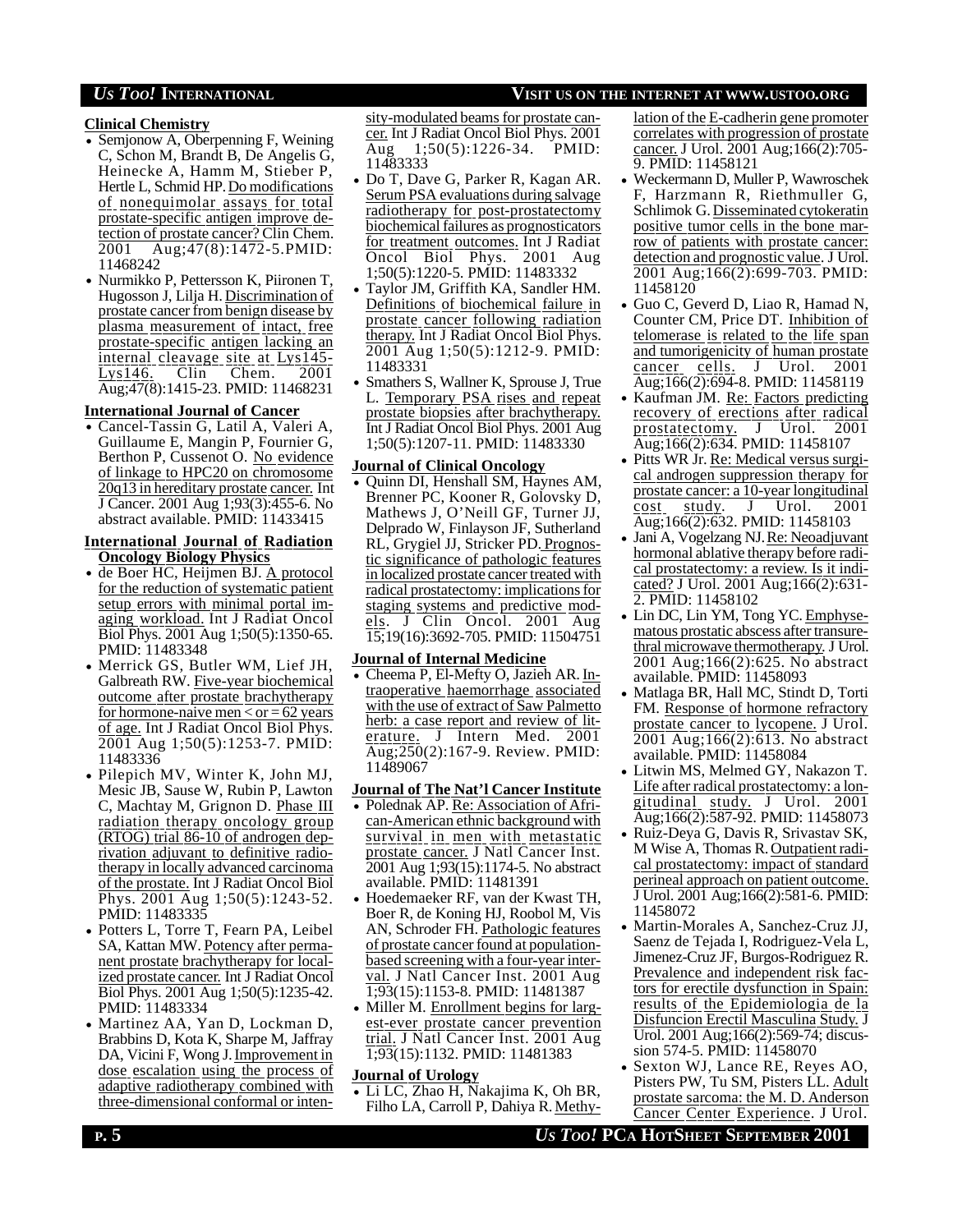## **PROSTATE CANCER PATIENT SUPPORT 1-800-80-***US TOO! US TOO!* **INTERNATIONAL**

# **PCA NEWS YOU CAN USE**

(continued from P. 3)

#### **AUSTRALIA'S NOVOGEN TO STEP U<sup>P</sup> ANTI-CANCER DRUG DEVELOPMENT** *Asia Pulse 08/30 Us Too! NEWS 9/01*

Sydney-based Novogen Ltd is set to fast track the clinical development of its anticancer drug phenoxodiol, with further trials targeting men with advanced prostate cancer due to start soon. The results to date from human clinical trials of phenoxodiol were such that the board was supporting the fast tracking of its clinical development. The anti-cancer compound has progressed to human clinical trials in Australia and the United States.

\* \* \* \* \* \* \* \* \* \* \* \* \* \*

#### **WHAT SOURCE OF OMEGA-3 IS BEST?** *The Saturday Evening Post 09/01 Us Too! NEWS 09/04*

According to Dr. Andrew Stoll, director of the Psychopharmacology Research Laboratory at Harvard Medical School-McLean Hospital the best source of omega-3 is fish oil over flax oil. Flaxseed contains high concentrations of the shorter chain omega-3 fatty acid alphalinolenic acid (ALA). There is evidence now that flaxseed oil may be dangerous at high doses. Four epidemiological studies have shown that an excessive amount of ALA in your system is associated with prostate cancer, whereas fish oil is not. If you try to consume enough omega-3s from more than two or three tablespoons a day of flaxseeds, there is a thyroid toxic compound in the seed husks that can cause a goiter and low thyroid function. \* \* \* \* \* \* \* \* \* \* \* \* \* \*

#### **STUDY ADDS EVIDENCE OF PROTECTIVE ACTIVITY OF LYCOPENE, ESPECIALLY I<sup>N</sup> BLACK MEN** *NewsRx.com 09/06 Us Too! NEWS 09/07*

A new study involving African-American men, who as a group have the highest incidence of prostate cancer in the world, provides further evidence that lycopene, a chemical found in abundance in tomato sauce, may help prevent or slow the development of the disease. The clinical study, which was reported at the 222nd national meeting of the American Chemical Society, focuses primarily on black men, who are often underrepresented as clinical subjects. It is also the first to link the effect of tomato sauce consumption to a reduction of human DNA damage, considered a marker for increased cancer risk, according to the researchers. Researchers at the University of Illinois in Chicago fed 32 volunteers with newly diagnosed prostate cancer three-fourths cup of tomato

sauce daily for three weeks. The majority of the 24 subjects were black. In addition to causing significant reductions in DNA damage to prostate cancer cells and leukocytes (white blood cells), the treatment resulted in reduced blood levels of prostate-specific antigen (PSA), a protein whose increased levels are strongly linked to a higher PCa risk, according to the researchers. "This study does not say that tomato sauce reduces cancer," cautions Phyllis E. Bowen, PhD, a nutritionist at the university and lead investigator in the study. "It says that it reduces DNA damage that we think is associated with cancer." \* \* \* \* \* \* \* \* \* \* \* \* \* \*

#### **MEN'S HEALTH PUBLICATIONS RECOMMEND SOY, VITAMIN E TO HELP PREVENT PC<sup>A</sup>**

*PR Newswire 08/28 Us Too! NEWS 08/29*

Vitamin E and soy products are being recommended by men's health publications as key elements in anti-cancer diets to help prevent prostate cancer. " ... Key nutrients may slash your risk of ever getting prostate cancer," the magazine Men's Health says in its August issue. Natural-source Vitamin E is recommended — "recent studies suggest that Vitamin E in its natural form is most effective at combating cancer," the magazine said. It also cited use of Vitamin E as an antioxidant to be "especially important" for men who smoke. "In a study of male smokers," the magazine reported, "those who supplemented with 50 international units (IU) of Vitamin E daily had a prostate cancer rate 34 percent lower than that of men who didn't supplement." The article by writer Melissa Gotthardt advised men to take a daily supplement of 200 IU of Vitamin E and also to "substitute E-rich oils for other fats in your diet." On soyfoods, the article noted that Japanese men have 10 to 15 times lower prostate cancer rates than American men. "Many scientists credit soy, a staple of Asian diets," the magazine said. "Researchers say that as little as a serving a day — a half cup of soy milk on cereal — can make a difference." A companion publication, the "Men's Health Total Body Guide," also recommends soy isoflavones as helping to prevent prostate cancer. "Countless studies suggest that soy can both help prevent prostate cancer and lower your cholesterol levels," the guide said. Isoflavones are naturally-occurring substances found in soybeans that have been credited with helping prevent prostate cancer in particular, the publication said, citing findings by Dr. Gregory L. Burke, professor at the Wake Forest University School of Medicine in Wake Forest, North Carolina.

\* \* \* \* \* \* \* \* \* \* \* \* \* \*

**DNA DAMAGE AS MEN AGE IS LINKED TO INCREASED RISK** *NewsRx.com 09/06 Us Too! NEWS 09/07*

New evidence links progressive increases in DNA damage of the prostate with increasing age, resulting in increased risk for prostate cancer. This DNA damage results from free radicals that are by-products of hormone metabolism. Curiously, low levels of mutagenic damage, which are detectable shortly after adolescence, tend to be neutralized by other nonmutagenic changes in DNA that arise simultaneously, according to the lead investigator Dr. Donald C. Malins of the Pacific Northwest Research Institute in Seattle, Washington. Malins' research shows that the mutagenic damage increases progressively with age while the corresponding nonmutagenic damage decreases, such that, at about age 60, the balance tips in favor of prostate cancer. This coincides with the known sharp increase in prostate cancer incidence at this age. Malins and his colleagues also found that the DNA profiles of some older men mirrored the damage profiles they observed in prostate cancer. The results of the study were published in the August 15, 2001, issue of Cancer Research. One key to controlling radical damage to DNA may well lie in our lifestyle - notably, in what we eat. Free radicals, Malins notes, can be destroyed by antioxidants found abundantly in fruits and vegetables.

\* \* \* \* \* \* \* \* \* \* \* \* \* \*

#### **WORSENING ERECTILE DYSFUNCTION MAY SIGNAL UNDERLYING CARDIOVASCU-**

**LAR PROBLEM** *Reuters Health 08/30 Us Too! NEWS 09/04*

If a man experiences worsening erectile dysfunction while he is using sildenafil (Viagra), he may have an underlying cardiovascular condition that requires attention, according to Dr. Kevin L. Billups, of the University of Minnesota in Minneapolis. In a recent study, Dr. Rizk El-Galley and associates found that some patients who initially respond to sildenafil may experience reduced efficacy over the next 2 years. After reading this article, "my first thought was, 'I hope this doesn't cloud the message that, if a patient's erectile status worsens, there's probably something else going on," Billups rrecommends that physicians check for underlying conditions such as hypertension, high cholesterol, and diabetes. There may also be behavioral issues, such as smoking or alcohol overuse.

 **VIAGRA MAY NOT WORK LONG-TERM FOR SOME PATIENTS** *HealthCentral 08/30 Us Too! NEWS 09/04*

\* \* \* \* \* \* \* \* \* \* \* \* \*

Viagra, the popular anti-impotence drug, may stop working for many patients after 2 years, the results of a study suggest. "In general, 81% of patients who were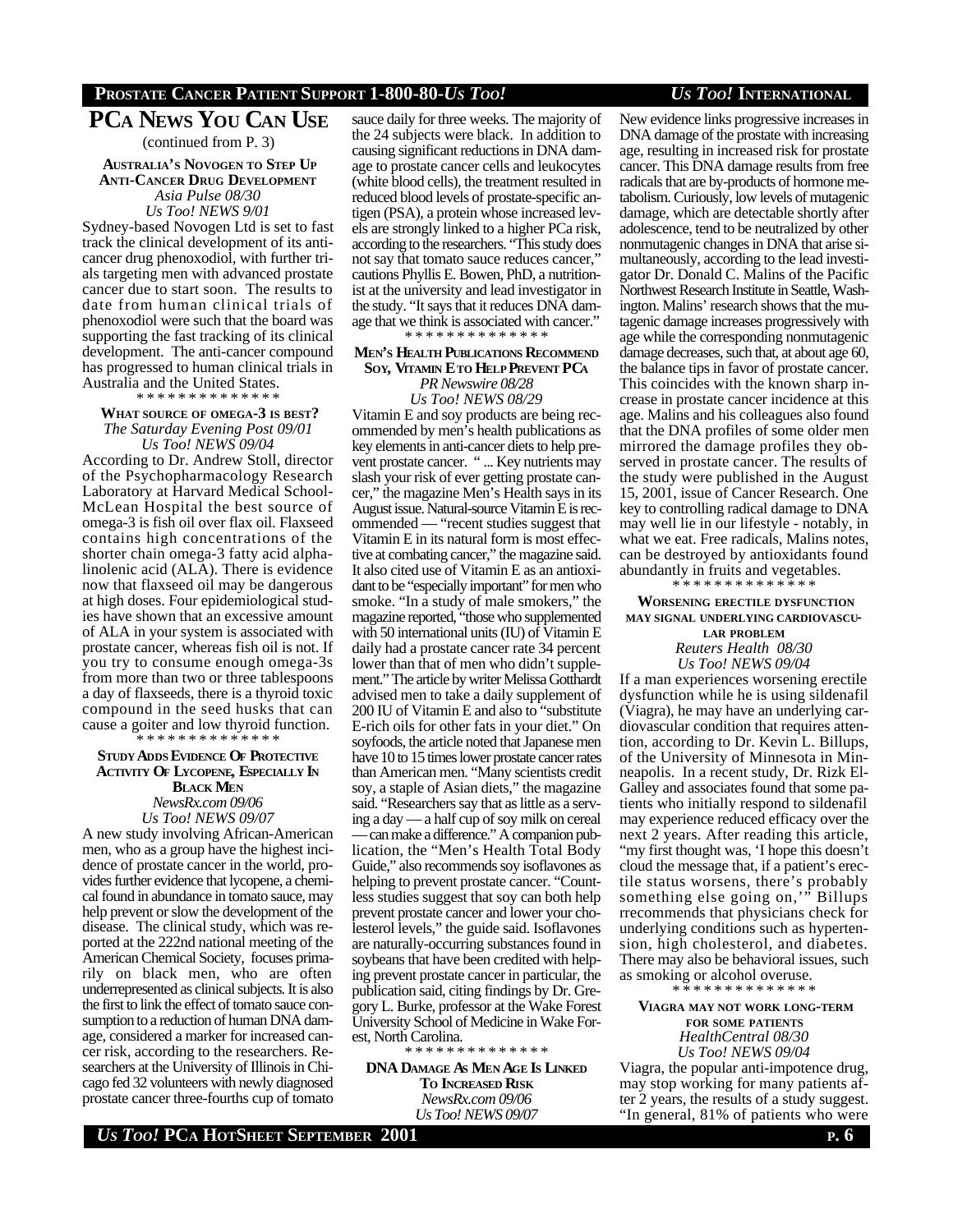## *US TOO!* **INTERNATIONAL VISIT US ON THE INTERNET AT WWW.USTOO.ORG**

still receiving treatment were satisfied, and 92% were able to achieve and maintain erections sufficient for sexual intercourse in more than 50% of attempts," El-Galley and colleagues write in The Journal of Urology. Of the 39 patients who had stopped taking Viagra, 28 had initially reported a good response. Fourteen of those patients who stopped said the drug no longer worked, and six said they had regained the ability to have spontaneous erections.

\* \* \* \* \* \* \* \* \* \* \* \* \* \*

#### **RISE IN PSA AND POSITIVE BIOPSIES AFTER BRACHYTHERAPY MAY NOT SIGNAL CANCER PERSISTENCE** *NewsRx.com 09/06 Us Too! NEWS 09/07*

After undergoing radiation therapy to treat prostate cancer, it's possible for a patient to have a rise in his serum prostate-specific antigen (PSA) level and a positive postimplant biopsy, but not have a recurrence of the cancer, according to a new study published in the August 2001 issue of the Int'l Journal of Radiation Oncology Biology and Physics. Kent Wallner, MD, of the Radiation Oncology Department at the University of Washington Medical Center in Seattle advises other physicians to proceed cautiously before advising patients to undergo a salvage prostatectomy after brachytherapy. "The key is to alert doctors to this possibility to save their patients a horrendous procedure they may not need."

\* \* \* \* \* \* \* \* \* \* \* \* \* \*

#### **PHASE 3 STUDY SHOWS STATISTICALLY SIGNIFICANT IMPROVEMENTIN ERECTILE FUNCTION IN PTS TREATED WITH TOPIGLAN**

*PR Newswire 09/05 Us Too! NEWS 09/07*

MacroChem Corp announced that its investigational topical drug for erectile dysfunction, Topiglan(R), achieved statistical significance in both total erectile-function score and improvement in erectile function versus control among patients conforming to protocol in a recently completed Phase 3 clinical trial. In addition to a statistically significant improvement in erectile function, early results from the Phase 3 study show that, at the end of the treatment period, more patients using Topiglan than control were able to reach a grade 3 or 4 erection, and were therefore able to obtain adequate rigidity for vaginal penetration. A grade 4 erection is defined as maximum rigidity on a 0 to 4 point scale. However, the study showed positive direction but not statistical significance in the ability to maintain erection to completion of intercourse, a benchmark typically required for approval of an ED drug.

## **JOURNAL REVIEWS**

(continued from P. 5)

2001 Aug;166(2):521-5. PMID: 11458058

- Spetz AC, Hammar M, Lindberg B, Spangberg A, Varenhorst E. Prospective evaluation of hot flashes during treatment with parenteral estrogen or complete androgen ablation for metastatic carcinoma of the prostate. J Urol. 2001 Aug;166(2):517-20. PMID: 11458057
- Walsh PC, DeWeese TL, Eisenberger MA. A structured debate: immediate versus deferred androgen suppression in prostate cancer-evidence for deferred treatment. J Urol. 2001 Aug;166(2):508-15; discussion 515- 6. PMID: 11458056
- Gleave ME, Goldenberg SL, Chin JL, Warner J, Saad F, Klotz LH, Jewett M, Kassabian V, Chetner M, Dupont C, Van Rensselaer S. Randomized comparative study of 3 versus 8 month neoadjuvant hormonal therapy before radical prostatectomy: biochemical and pathological effects. J Urol. 2001 Aug;166(2):500-6; discussion 506-7. PMID: 11458055
- Talcott JA, Clark JA, Stark PC, Mitchell SP. Long-term treatment related complications of brachytherapy for early prostate cancer: a survey of patients previously treated. J Urol. 2001 Aug;166(2):494-9. PMID: 11458054
- Han M, Partin AW, Piantadosi S, Epstein JI, Walsh PC. Era specific biochemical recurrence-free survival following radical prostatectomy for clinically localized prostate cancer. J Urol. 2001 Aug;166(2):416-9. PMID: 11458039
- Epstein JI, Potter SR. The pathological interpretation and significance of prostate needle biopsy findings: implications and current controversies. J Urol. 2001 Aug;166(2):402-10. Review. PMID: 11458037

#### **Prostate**

- Valencia S, Hernandez-Angeles A, Soria-Jasso LE, Arias-Montano JA. Histamine H(1) receptor activation inhibits the proliferation of human prostatic adenocarcinoma DU-145 cells. Prostate. 2001 Aug 1;48(3):179- 87. PMID: 11494333
- Shekarriz B, Upadhyay J, Bianco FJ Jr, Tefilli MV, Tiguert R, Gheiler EL, Grignon DJ, Pontes JE, Wood DP Jr. Impact of preoperative serum PSA level from  $\overline{0}$  to  $10$  ng/ml on pathological findings and disease-free survival after radical prostatectomy. Prostate.

2001 Aug 1;48(3):136-43. PMID: 11494329

#### **Urolology**

- Aronson WJ, Glaspy JA, Reddy ST, Reese D, Heber D, Bagga D. Modulation of omega-3/omega-6 polyunsaturated ratios with dietary fish oils in men with prostate cancer. Urology. 2001 Aug;58(2):283-8. PMID: 11489728
- Grossfeld GD, Chaudhary UB, Reese DM, Carroll PR, Small EJ. Intermittent androgen deprivation: update of cycling characteristics in patients without clinically apparent metastatic prostate cancer. Urology. 2001 Aug;58(2):240-5. PMID: 11489710
- Zagars GK, Pollack A, von Eschenbach AC. Addition of radiation therapy to androgen ablation improves outcome for subclinically node-positive prostate cancer. Urology. 2001 Aug;58(2):233- 9. PMID: 11489709
- Soulie M, Aziza R, Escourrou G, Seguin P, Tollon C, Molinier L, Bachaud J, Joffre F, Plante P. Assessment of the risk of positive surgical margins with pelvic phased-array magnetic resonance imaging in patients with clinically localized prostate cancer: a prospective study. Urology. 2001 Aug;58(2):228-32. PMID: 11489708
- Taneja SS, Tran K, Lepor H. Volumespecific cutoffs are necessary for reproducible application of prostate-specific antigen density of the transition zone in prostate cancer detection. Urology. 2001 Aug;58(2):222-7. PMID: 11489705
- Soulie M, Seguin P, Benoit J, Escourrou G, Tollon C, Vazzoler N, Pontonnier F, Plante P. Impact of a modified apical dissection during radical retropubic prostatectomy on the occurrence of positive surgical margins: a comparative study in 212 patients. Urology. 2001 Aug;58(2):217- 21. PMID: 11489704
- Wirth M, Tyrrell C, Wallace M, Delaere KP, Sanchez-Chapado M, Ramon J, Hetherington J, Pina F, Heynes CF, Borchers TM, Morris T, Stone A. Bicalutamide (Casodex) 150 mg as immediate therapy in patients with localized or locally advanced prostate cancer significantly reduces the risk of disease progression. Urology. 2001 Aug;58(2):146-51. PMID: 11489683
- Brawer MK, Stamey TA, Fowler J, Droller M, Messing E, Fair WR. Perspectives on prostate cancer diagnosis and treatment: a roundtable. Urology. 2001 Aug;58(2):135-40. PMID: 11489681